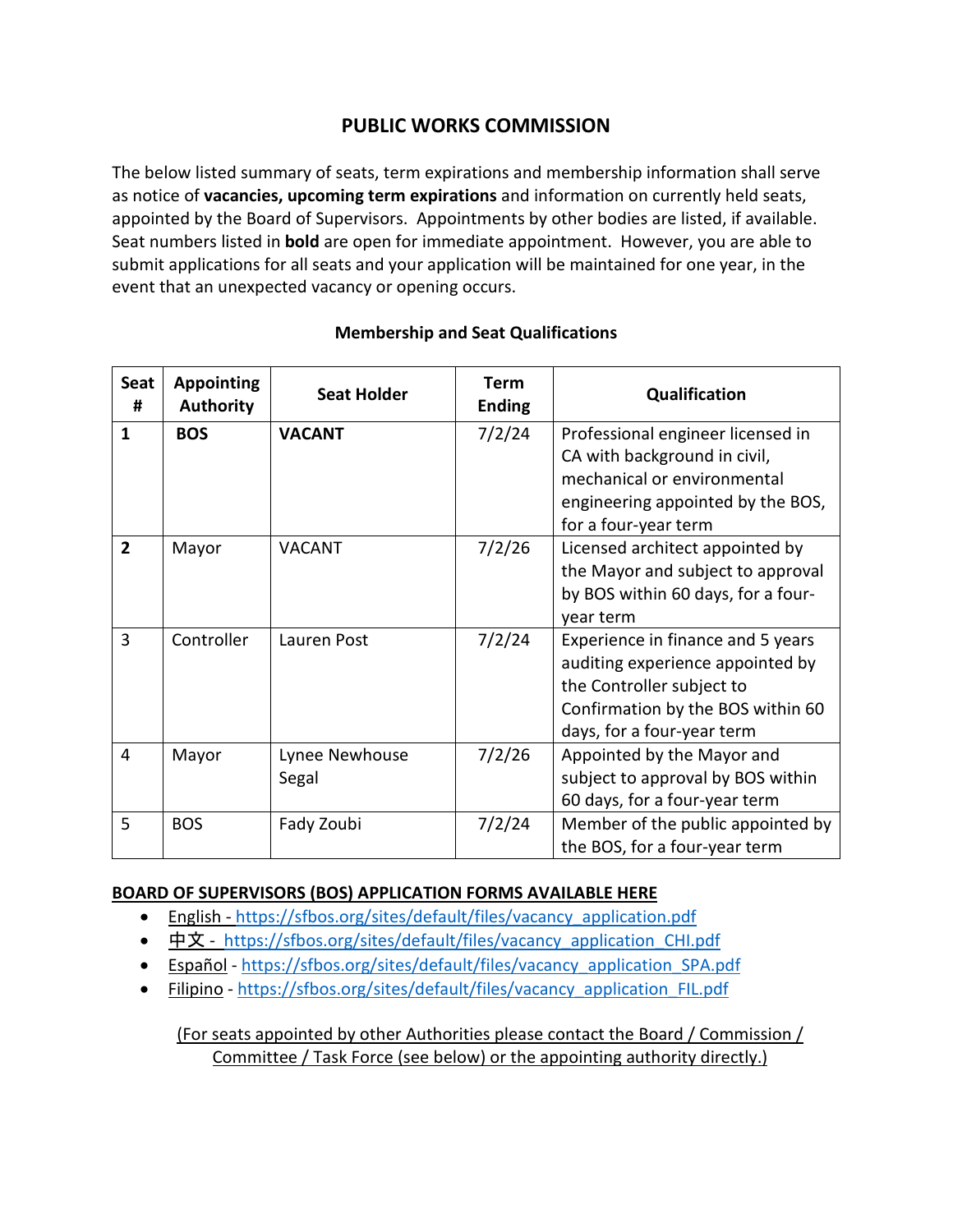Pursuant to Board of Supervisors Rules of Order 2.19 (Motion No. 05-92) all applicants applying for this body must complete and submit, with their application, a copy (**not original**) of Form 700, Statement of Economic Interests. Applications will not be considered if a copy of Form 700 is not received.

## **FORM 700 AVAILABLE HERE (Required)**

<https://www.fppc.ca.gov/Form700.html>

*Please Note: Depending upon the posting date, a vacancy may have already been filled. To determine if a vacancy for this Commission is still available, or if you require additional information, please call the Rules Committee Clerk at (415) 554-5184.*

Applications and other documents may be submitted to [BOS-Appointments@sfgov.org](mailto:BOS-Appointments@sfgov.org)

**Next Steps**: Applicants who meet minimum qualifications will be contacted by the Rules Committee Clerk once the Rules Committee Chair determines the date of the hearing. Members of the Rules Committee will consider the appointment(s) at the meeting and applicant(s) may be asked to state their qualifications. The appointment of the individual(s) who is recommended by the Rules Committee will be forwarded to the Board of Supervisors for final approval.

The Public Works Commission shall consist of five seats:

- Two seats appointed by the Board of Supervisors
	- o Seat 1 appointed by the Board of Supervisors and shall be held by a licensed engineer or associated registered engineer, with a background in mechanical or structural engineering and program management
	- o Seats 5 appointed by the Board of Supervisors and shall be an at-large position
- Two appointment by the Mayor, subject to confirmation by the Board of Supervisors
	- o Seat 2 appointed by the Mayor subject to confirmation by the Board of Supervisor and shall be held by a licensed architect
	- $\circ$  Seat 4 appointed by the Mayor subject to confirmation by the Board of Supervisor and shall be an at-large position
- One appointed by the Controller subject to confirmation by the Board of Supervisors
	- o Seats 3 appointed by the Controller subject to confirmation by the Board of Supervisors and shall be a person with at least 5 years auditing experience

Each member shall serve a term of four years. However, seat 1, 3 and 5 shall serve an initial term of two years.